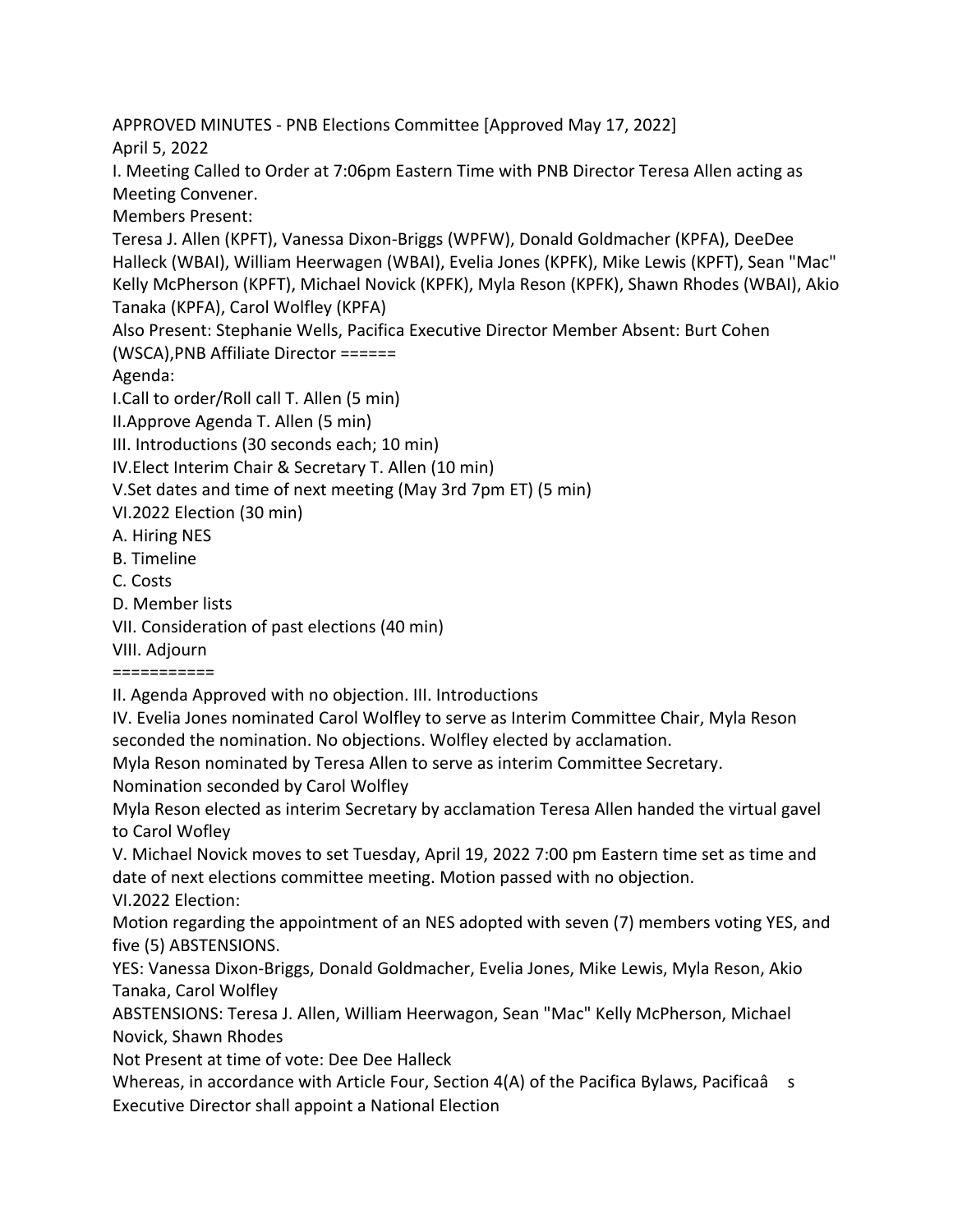Motion Regarding the Appointment of a National Election Supervisor (NES) to Oversee and Certify the Fairness of 2022 Pacifica Delegates Elections

Supervisor (NES) by March of each year in which there will be an election of Delegates; and Whereas, the date specified for appointing a National Elections Supervisor has already passed, and we are behind the schedule laid out in Article Four, Sections 4(A) and 5; and Whereas delays in the schedule set out in the Bylaws are likely to cause problems by overlapping with public elections this Fall, and those delays cause confusion and reduce the likelihood of achieving quorum. (As has happened in the past); and

Whereas delays will reduce confidence in and donations to the Foundation; and Whereas the reason that the immediate hiring of an NES is so critical at

this time is so that adequate time to make preparations, including updating of membership and staff lists before the opening of nominations can be made in a timely manner, since they are due to be completed by June 1, 2022 -- also required by bylaws Article Four, Section 5; and Whereas, having a democratically elected governance structure is a basic

underpinning of the Pacifica Foundation and therefore is of extremely high priority; and Whereas, unless elections are held this year, the terms of the current delegates will be extended, which will violate the bylaws and the Corporations code, as well as alienate members and supporters of Pacifica, again indicating the extremely high priority elections have in Pacifica; and

Whereas it is understood that Pacifica is in a serious financial condition,

and finding the resources to pay for an election will require thoughtful prioritization of payments to all vendors, including present ones; and

Whereas delays would likely result in lawsuits caused by an obvious Bylaws violation -- litigation which could be more costly than simply beginning the election process in a timely manner.

Therefore, the PNB Elections committee recommends that Pacifica's

Executive Director appoint an independent and unbiased NES as soon as possible.

Furthermore, the PNB Elections Committee recommends and suggests that the Pacifica Executive Director request that the General Managers and the Membership Departments at each Pacifica Station immediately begin updating their membership lists (especially volunteer staff lists), so that this

job is well underway by June 2022.

VII. Consideration of past elections:

Original Motion regarding an investigation into past elections introduced by Evelia Jones and seconded by Donald Goldmacher:

The Pacifica National Elections Committee calls on the Pacifica National Board to support the Pacifica Executive Director in contracting for an independent investigation by a neutral third party elections official addressing the following concerns from Pacifica members.

- The revoking of KPFK member votes in the 2021 Pacifica Delegate election, disqualifying four KPFK candidates after voting was

completed.

- The NO vote of Pacifica staff overriding the YES vote of the majority